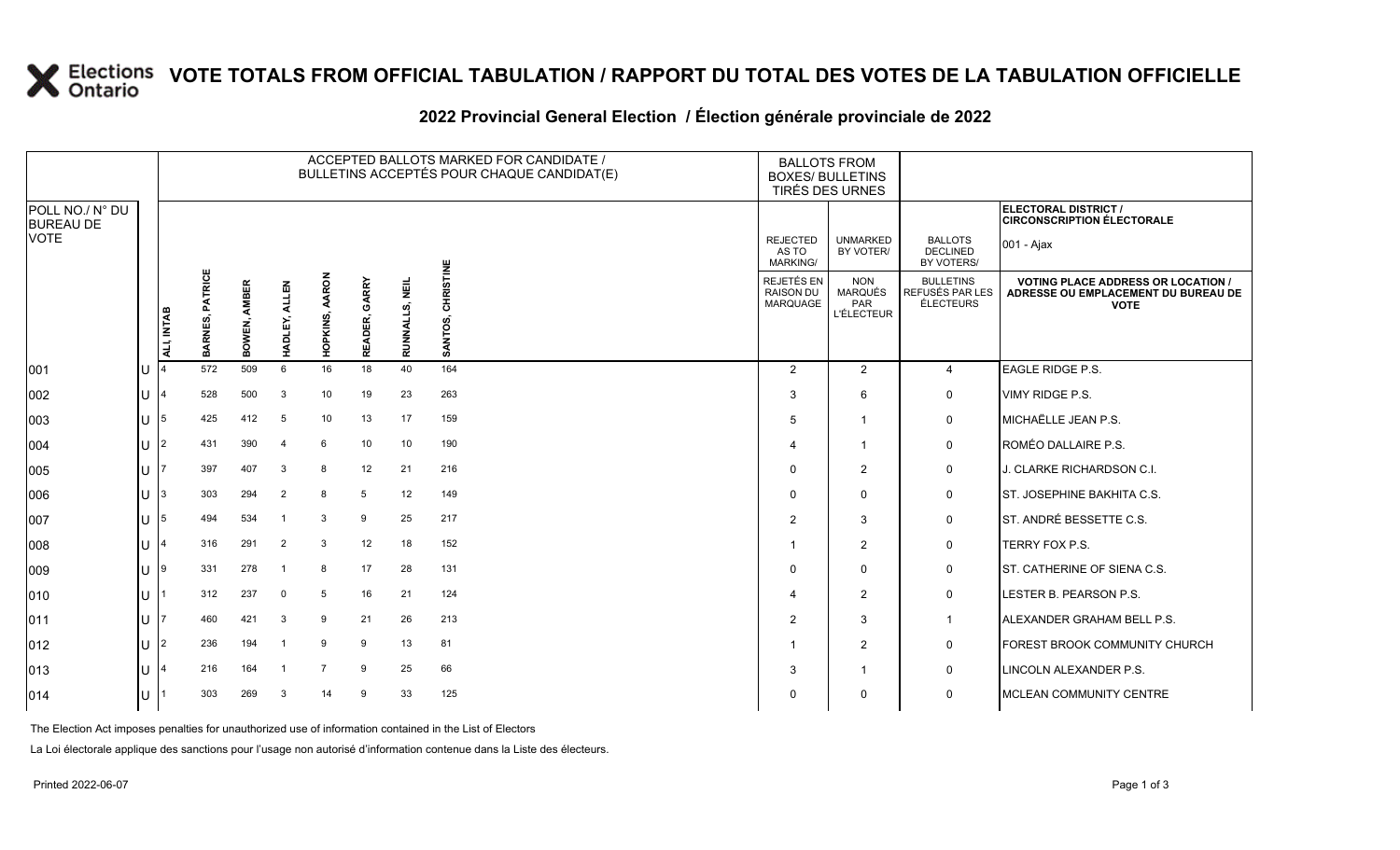# **X** Elections VOTE TOTALS FROM OFFICIAL TABULATION / RAPPORT DU TOTAL DES VOTES DE LA TABULATION OFFICIELLE

#### **2022 Provincial General Election / Élection générale provinciale de 2022**

|                                     |     |                         |                           |                        |                         |                          |                  |                     | ACCEPTED BALLOTS MARKED FOR CANDIDATE /<br>BULLETINS ACCEPTÉS POUR CHAQUE CANDIDAT(E) |                                            | <b>BALLOTS FROM</b><br><b>BOXES/ BULLETINS</b><br>TIRÉS DES URNES |                                                         |                                                                                                 |
|-------------------------------------|-----|-------------------------|---------------------------|------------------------|-------------------------|--------------------------|------------------|---------------------|---------------------------------------------------------------------------------------|--------------------------------------------|-------------------------------------------------------------------|---------------------------------------------------------|-------------------------------------------------------------------------------------------------|
| POLL NO./ N° DU<br><b>BUREAU DE</b> |     |                         |                           |                        |                         |                          |                  |                     |                                                                                       |                                            |                                                                   |                                                         | ELECTORAL DISTRICT /<br><b>CIRCONSCRIPTION ÉLECTORALE</b>                                       |
| <b>VOTE</b>                         |     |                         |                           |                        |                         |                          |                  |                     |                                                                                       | <b>REJECTED</b><br>AS TO<br>MARKING/       | <b>UNMARKED</b><br>BY VOTER/                                      | <b>BALLOTS</b><br><b>DECLINED</b><br>BY VOTERS/         | 001 - Ajax                                                                                      |
|                                     |     | ALI, INTAB              | <b>PATRICE</b><br>BARNES, | <b>AMBER</b><br>BOWEN, | <b>ALLEN</b><br>HADLEY, | <b>AARON</b><br>HOPKINS, | GARRY<br>READER, | .S, NEIL<br>RUNNALL | <b>CHRISTINE</b><br>SANTOS,                                                           | REJETÉS EN<br><b>RAISON DU</b><br>MARQUAGE | <b>NON</b><br><b>MARQUÉS</b><br>PAR<br><b>L'ÉLECTEUR</b>          | <b>BULLETINS</b><br>REFUSÉS PAR LES<br><b>ÉLECTEURS</b> | <b>VOTING PLACE ADDRESS OR LOCATION /</b><br>ADRESSE OU EMPLACEMENT DU BUREAU DE<br><b>VOTE</b> |
| 015                                 | ΙU  |                         | 230                       | 202                    | 2                       | $\overline{7}$           | 13               | 34                  | 137                                                                                   | $\Omega$                                   | $\mathbf 0$                                                       | $\mathbf 0$                                             | ST. JUDE C.S.                                                                                   |
| 016                                 | lul | 4                       | 261                       | 238                    | - 1                     | 8                        | 22               | 19                  | 114                                                                                   | 4                                          | 0                                                                 | 0                                                       | <b>CADARACKQUE P.S.</b>                                                                         |
| 017                                 | lu  | $\overline{\mathbf{A}}$ | 261                       | 185                    | $\overline{4}$          | 5                        | 9                | 19                  | 182                                                                                   |                                            | $\overline{1}$                                                    | $\mathbf 0$                                             | ARCHBISHOP DENIS O'CONNOR C.H.S.                                                                |
| 018                                 | IП  | $\overline{2}$          | 310                       | 211                    | 2                       | 10                       | 12               | 29                  | 126                                                                                   | 2                                          | $\mathbf 0$                                                       | 0                                                       | LORD ELGIN P.S.                                                                                 |
| 019                                 | lU. | 4                       | 240                       | 194                    | -1                      | $\overline{2}$           | 9                | 17                  | 115                                                                                   | 0                                          | $\mathbf 0$                                                       | 0                                                       | ROLAND MICHENER P.S.                                                                            |
| 020                                 | Ш   |                         | 288                       | 224                    | 6                       | $\overline{2}$           | 18               | 34                  | 120                                                                                   |                                            | $\mathbf 0$                                                       | 0                                                       | ST. FRANCIS DE SALES C.S.                                                                       |
| 021                                 | IП  | 3                       | 206                       | 199                    | -1                      | 11                       | 13               | 17                  | 167                                                                                   |                                            | 1                                                                 | $\mathbf 0$                                             | ST. BERNADETTE C.S.                                                                             |
| 022                                 | lu  |                         | 306                       | 175                    | $\overline{0}$          | 14                       | 19               | 30                  | 153                                                                                   | O                                          |                                                                   | $\overline{1}$                                          | ST. ANDREW'S COMMUNITY CENTRE                                                                   |
| 023                                 | lu- | 3                       | 496                       | 438                    | $\overline{2}$          | 13                       | 21               | 47                  | 226                                                                                   | 3                                          | $\mathbf 0$                                                       | 0                                                       | <b>CARRUTHERS CREEK P.S.</b>                                                                    |
| 024                                 | lu  | 3                       | 427                       | 494                    | $\overline{4}$          | 13                       | 34               | 69                  | 172                                                                                   | 2                                          | 5                                                                 | $\mathbf 0$                                             | <b>CARRUTHERS MARSH PAVILION</b>                                                                |
| 025                                 | lU. | 5                       | 159                       | 221                    | $\mathbf{0}$            | $\overline{4}$           | 7                | 15                  | 88                                                                                    | 2                                          | 5                                                                 | 0                                                       | <b>AJAX HIGH SCHOOL</b>                                                                         |
| 026                                 | lU  | 6                       | 504                       | 396                    | 4                       | 10                       | 32               | 80                  | 176                                                                                   |                                            | 3                                                                 | $\overline{2}$                                          | SOUTHWOOD PARK P.S.                                                                             |
| 027                                 | IП  | $\overline{2}$          | 249                       | 240                    | 3                       | $\overline{7}$           | 20               | 52                  | 164                                                                                   | 3                                          |                                                                   | $\overline{1}$                                          | ST. JAMES C.S.                                                                                  |
| 028                                 | lu  | $\overline{2}$          | 304                       | 282                    | 4                       | 10                       | 26               | 51                  | 145                                                                                   |                                            | 4                                                                 | $\mathbf 1$                                             | DUFFIN'S BAY P.S.                                                                               |

The Election Act imposes penalties for unauthorized use of information contained in the List of Electors

La Loi électorale applique des sanctions pour l'usage non autorisé d'information contenue dans la Liste des électeurs.